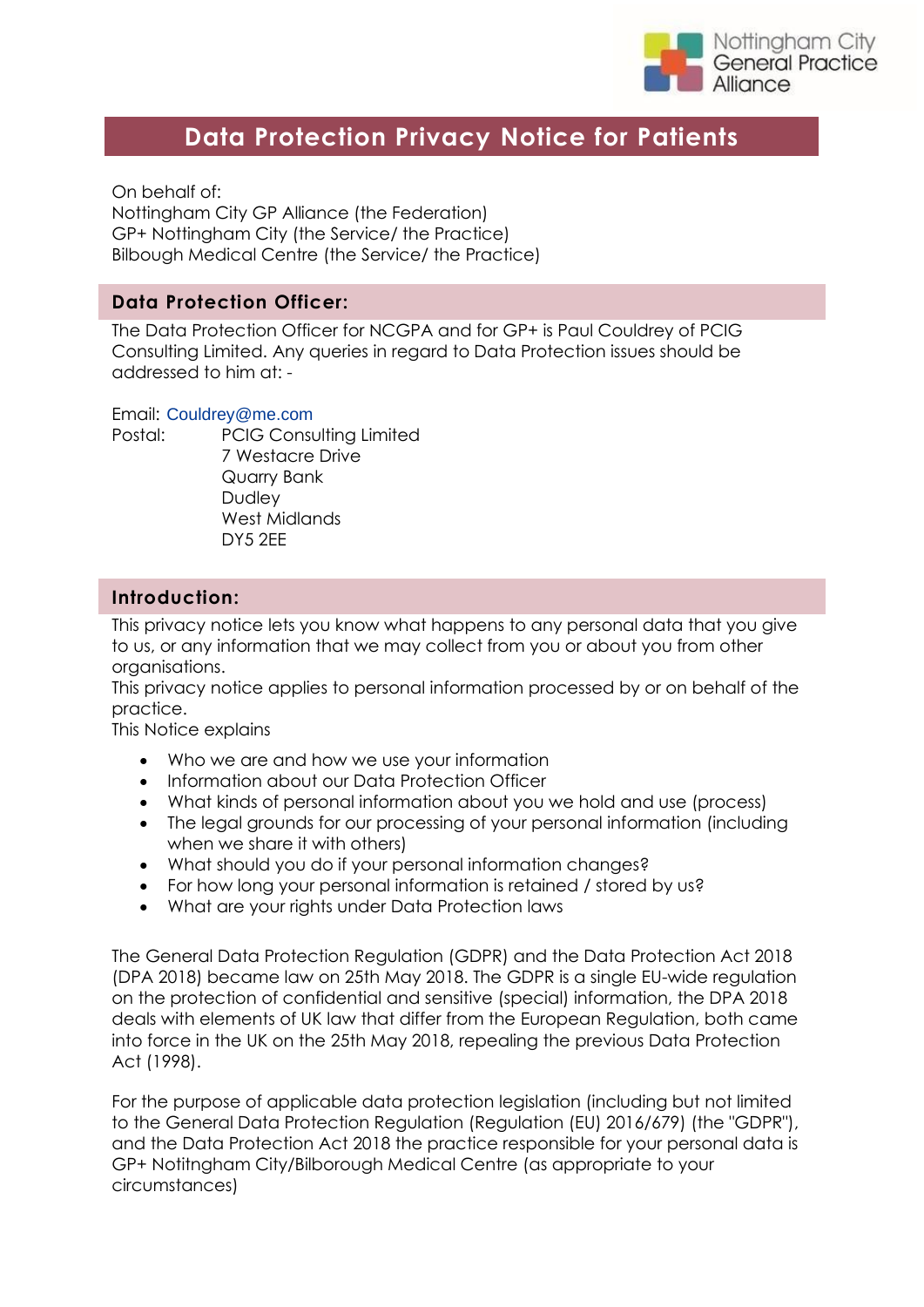This Notice describes how we collect, use and process your personal data, and how in doing so, we comply with our legal obligations to you. Your privacy is important to us, and we are committed to protecting and safeguarding your data privacy rights.

## **How we use your information and the law.**

NCGPA will be what is known as the 'Controller' of your personal data. We collect basic personal data about you and location-based information. This does include name, address and contact details such as email and mobile number etc.

We will also collect sensitive confidential data known as "special category personal data", in the form of health information, religious belief (if required in a healthcare setting) ethnicity and sex life information that are linked to your healthcare, we may also receive this information about you from other health providers or third parties.

## **Why do we need your information?**

The health care professionals who provide you with care maintain records about your health and any treatment or care you have received previously. These records help to provide you with the best possible healthcare and treatment.

NHS health records may be electronic, paper-based or a mixture of both. We use a combination of working practices and technology to ensure that your information is kept confidential and secure.

Records about you may include the following information;

- Details about you, such as your address, your carer or legal representative and emergency contact details.
- Any contact the surgery has had with you, such as appointments, clinic visits, emergency appointments.
- Notes and reports about your health.
- Details about your treatment and care.
- Results of investigations such as laboratory tests, x-rays etc.
- Relevant information from other health professionals, relatives or those who care for you.
- Contact details (including email address, mobile telephone number and home telephone number)

To ensure you receive the best possible care, your records are used to facilitate the care you receive, including contacting you. Information held about you may be used to help protect the health of the public and to help us manage the NHS and the services we provide. Limited information may be used within the GP practice for clinical audit to monitor the quality of the service we provided.

## **How do we lawfully use your data?**

We need to know your personal, sensitive and confidential data in order to provide you with Healthcare services as a General Practice, under the General Data Protection Regulation we will be lawfully using your information in accordance with: -

• *Article 6, e) processing is necessary for the performance of a task carried out in the public interest or in the exercise of official authority vested in the controller;"* 

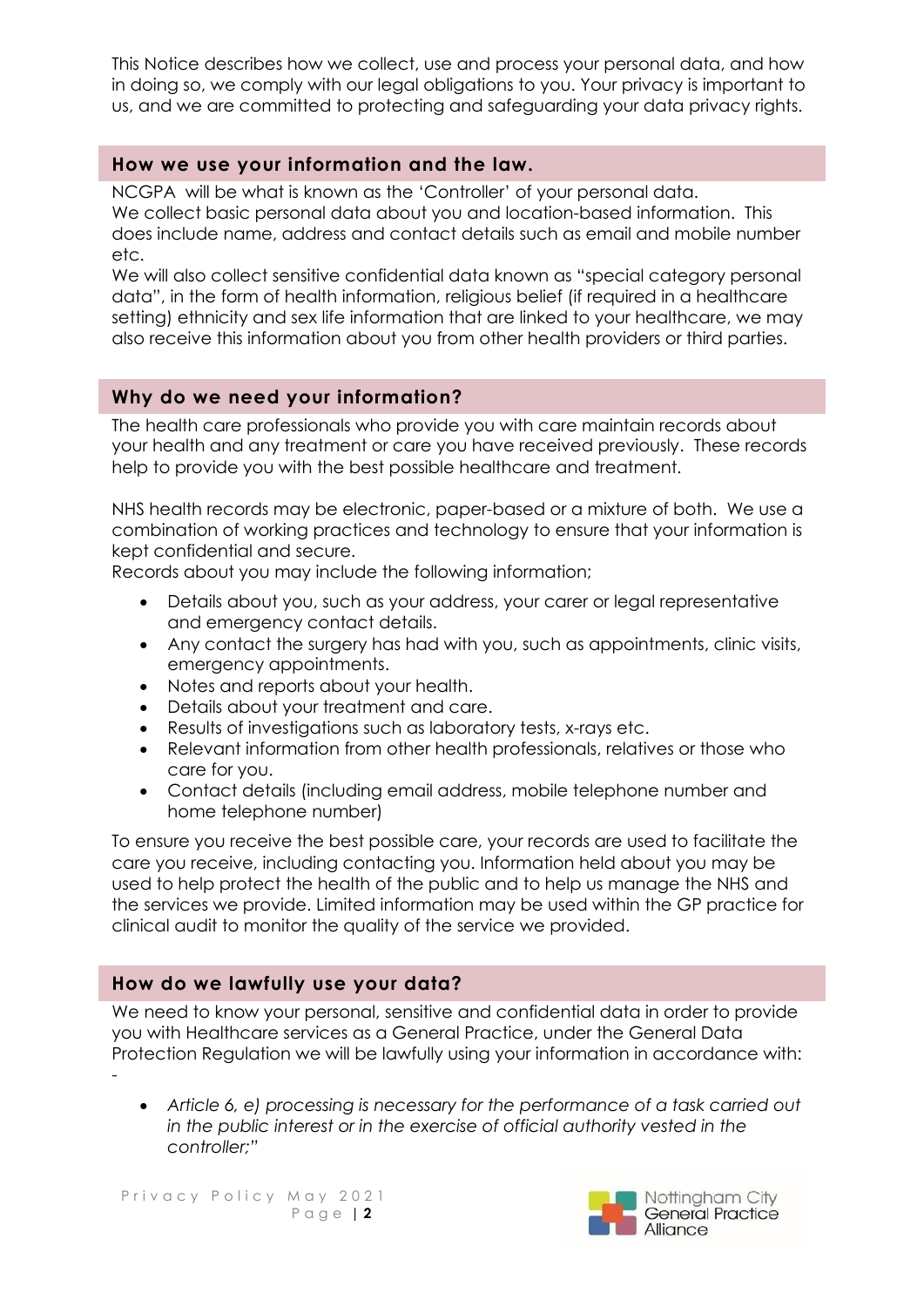• *Article 9, (h) processing is necessary for the purposes of preventive or occupational medicine, for the assessment of the working capacity of the employee, medical diagnosis, the provision of health or social care or treatment or the management of health or social care systems* 

This Privacy Notice applies to the personal data of our patients and the data you have given us about your carers/family members.

We use your personal and healthcare information in the following ways:

- when we need to speak to, or contact other doctors, consultants, nurses or any other medical/healthcare professional or organisation during the course of your diagnosis or treatment or on going healthcare;
- when we are required by law to hand over your information to any other organisation, such as the police, by court order, solicitors, or immigration enforcement.

We will never pass on your personal information to anyone else who does not need it, or has no right to it, unless you give us consent to do so.

## **Legal justification for collecting and using your ifnormation**

The law says we need a legal basis to handle your personal and healthcare information.

**Contract:** We have a contract with NHS England to deliver healthcare services to you. This contract provides that we are under a legal obligation to ensure that we deliver medical and healthcare services to the public.

**Consent:** Sometimes we also rely on the fact that you give us consent to use your personal and healthcare information so that we can take care of your healthcare needs. *Please note that you have the right to withdraw consent at any time if you no longer wish to receive services from us.*

**Necessary care**: Providing you with the appropriate healthcare, where necessary. The Law refers to this as 'protecting your vital interests' where you may be in a position not to be able to consent.

**Law:** Sometimes the law obliges us to provide your information to an organisation (see above).

## **Special Catergories**

The law states that personal information about your health falls into a special category of information because it is very sensitive. Reasons that may entitle us to use and process your information may be as follows:

**Public Interest**: Where we may need to handle your personal information when it is considered to be in the public interest. For example, when there is an outbreak of a specific disease and we need to contact you for treatment, or we need to pass your information to relevant organisations to ensure you receive advice and/or treatment **Consent**: When you have given us consent

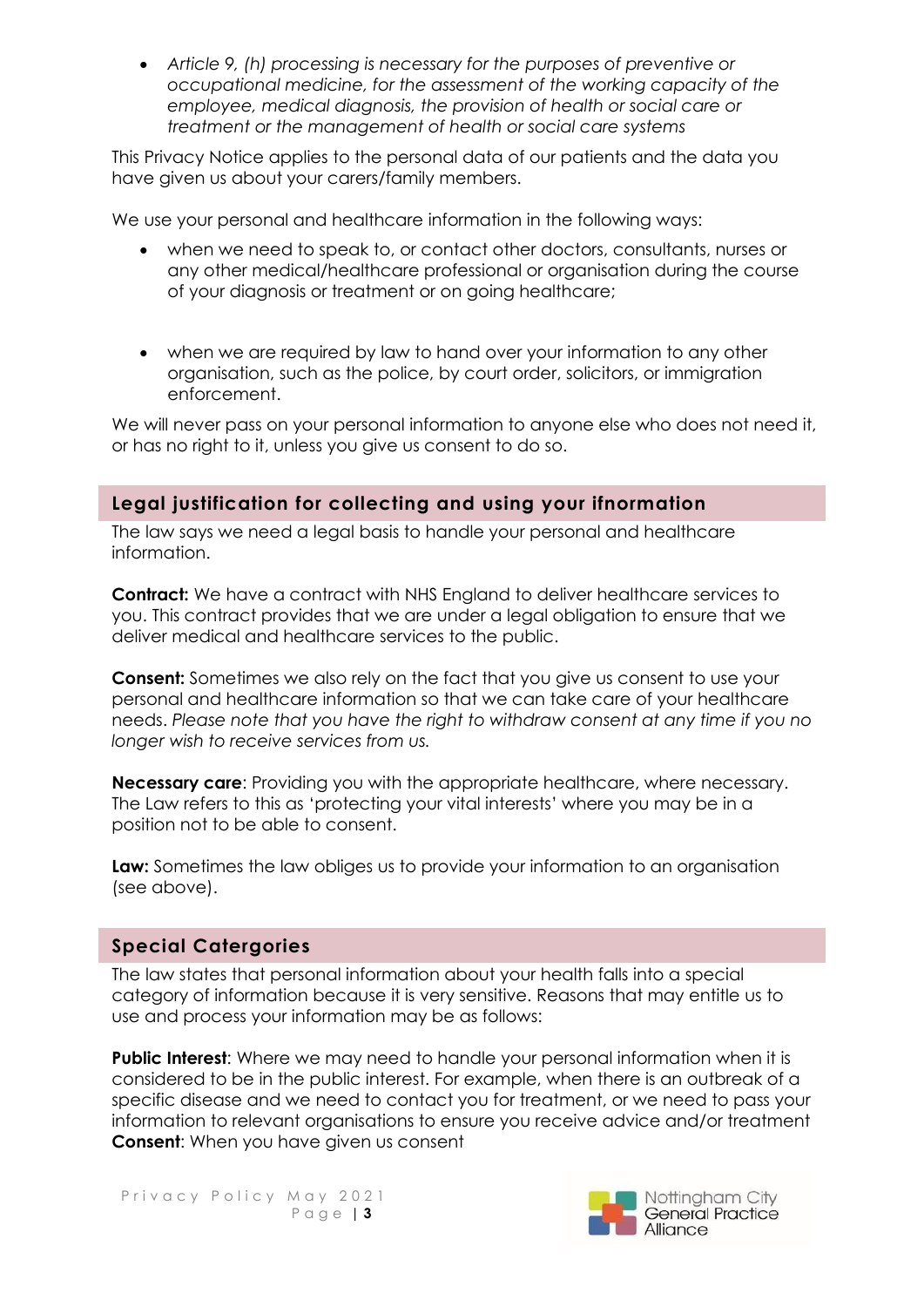**Vital Interest:** If you are incapable of giving consent, and we have to use your information to protect your vital interests (eg if you have had an accident and you need emergency treatment)

**Defending a claim:** If we need your information to defend a legal claim against us by you, or by another party

**Providing you with medical care**: Where we need your information to provide you with medical and healthcare services

### **Anonymised information**

Sometimes we may provide information about you in an anonymised form. Such information is used analyse population- level heath issues, and helps the NHS to plan better services. If we share information for these purposes, then none of the information will identify you as an individual and cannot be traced back to you.

## **RisksStratification**

Risk stratification data tools are increasingly being used in the NHS to help determine a person's risk of suffering a condition, preventing an unplanned or (re)admission and identifying a need for preventive intervention. Information about you is collected from several sources including NHS Trusts and from this GP Practice. The identifying parts of your data are removed, analysis of your data is undertaken, and a risk score is then determined. This is then provided back to your GP as data controller in an identifiable form. Risk stratification enables your GP to focus on preventing ill health and not just the treatment of sickness. If necessary, your GP may be able to offer you additional services. Please note that you have the right to opt out of your data being used in this way in most circumstances, please contact the practice for further information about opt out.

Individual Risk Management at a GP practice level however is deemed to be part of your individual healthcare and is covered by our legal powers above.

## **Medicines management**

The service may conduct Medicines Management Reviews of medications prescribed to its patients. This service performs a review of prescribed medications to ensure patients receive the most appropriate, up to date and cost-effective treatments. The reviews are carried out by the CCGs Medicines Management Team under a Data Processing contract with the Practice.

## **GP Connect service**

The GP Connect service allows authorised clinical staff at NHS 111 to seamlessly access our practice's clinical system and book directly on behalf of a patient. This means that should you call NHS 111 and the clinician believes you need an appointment with your GP Practice, the clinician will access available appointment slots only (through GP Connect) and book you in. This will save you time as you will not need to contact the practice direct for an appointment.

The practice will not be sharing any of your data and the practice will only allow NHS 111 to see available appointment slots. They will not even have access to your record. However, NHS 111 will share any relevant data with us, but you will be made

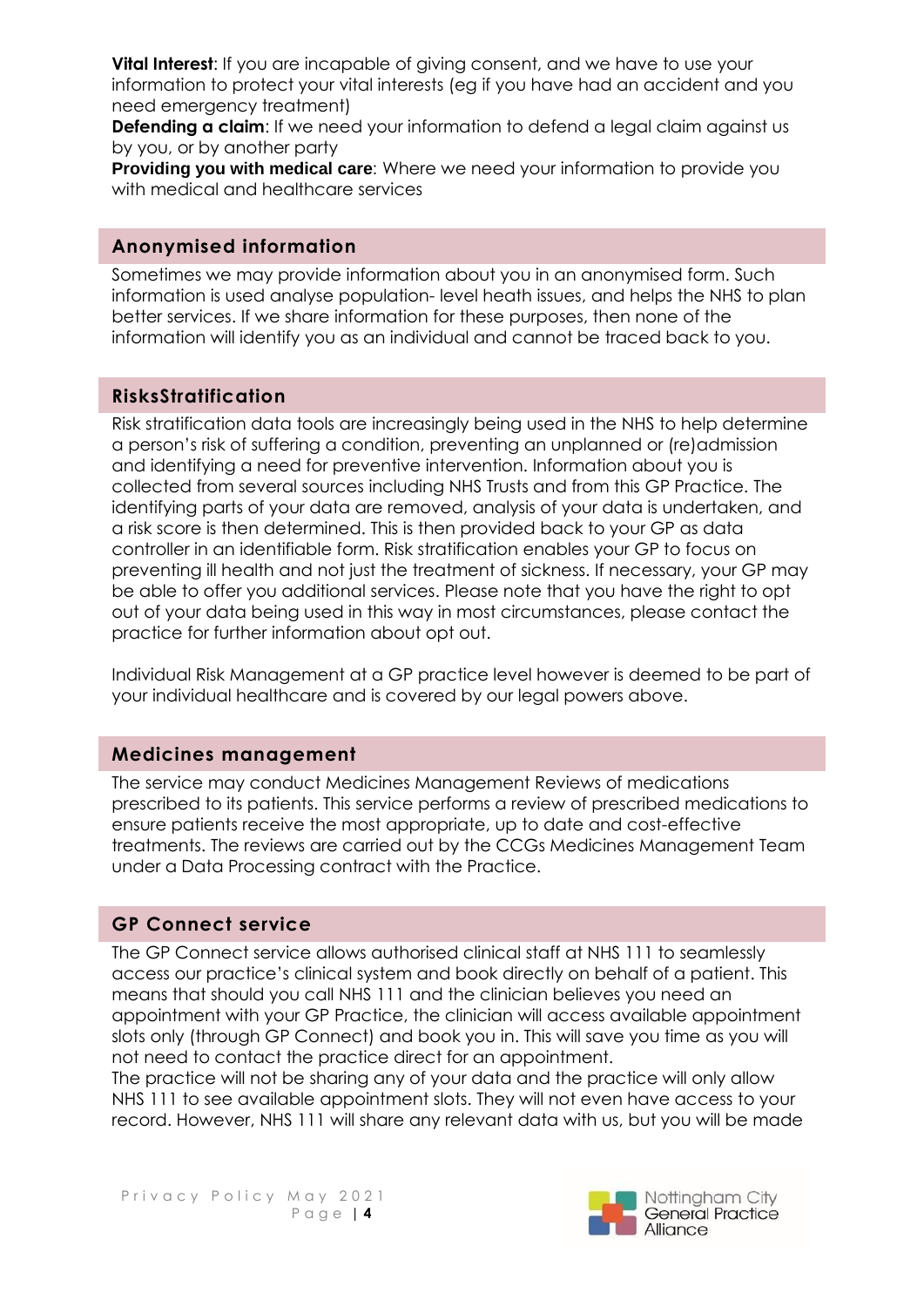aware of this. This will help your GP in knowing what treatment / service / help you may require.

Please note if you no longer require the appointment or need to change the date and time for any reason you will need to speak to one of our reception staff and not NHS 111.

### **Patient Communication**

Because we are obliged to protect any confidential information we hold about you and we take this very seriously, it is imperative that you let us know immediately if you change any of your contact details.

We may contact you using SMS texting to your mobile phone in the event that we need to notify you about appointments and other services that we provide to you involving your direct care, therefore you must ensure that we have your up to date details. This is to ensure we are sure we are actually contacting you and not another person. As this is operated on an 'opt out' basis we will assume that you give us permission to contact you via SMS if you have provided us with your mobile telephone number. Please let us know if you wish to opt out of this SMS service. We may also contact you using the email address you have provided to us. Please ensure that we have your up to date details.

There may be occasions where authorised research facilities would like you to take part in research. Your contact details may be used to invite you to receive further information about such research opportunities.

### **Safeguarding**

The Practice is dedicated to ensuring that the principles and duties of safeguarding adults and children are holistically, consistently and conscientiously applied with the wellbeing of all, at the heart of what we do.

Our legal basis for processing For the General Data Protection Regulation (GDPR) purposes is:

*Article 6(1)(e) '…exercise of official authority…'.* 

For the processing of special categories data, the basis is: *Article 9(2)(b) – 'processing is necessary for the purposes of carrying out the obligations and exercising specific rights of the controller or of the data subject in the field of employment and social security and social protection law…'*

### **Research**

Clinical Practice Research Datalink (CPRD) collects de-identified patient data from a network of GP practices across the UK. Primary care data are linked to a range of other health related data to provide a longitudinal, representative UK population health dataset. You can opt out of your information being used for research purposes at any time (see below), full details can be found here: <https://cprd.com/transparency-information>

### **The legal bases for processing this information**

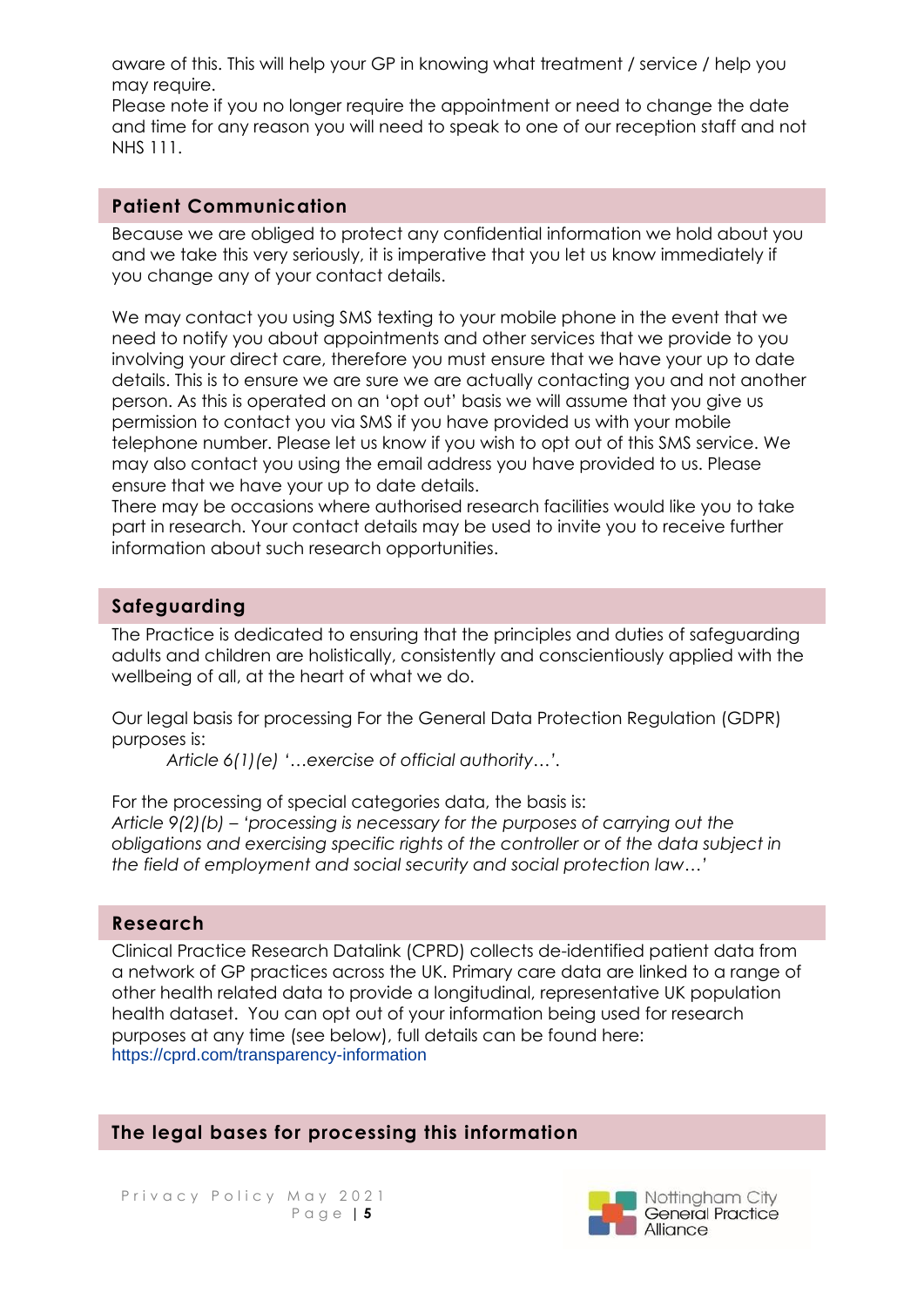CPRD do not hold or process personal data on patients; however, NHS Digital (formally the Health and Social Care Centre) may process 'personal data' for us as an accredited 'safe haven' or 'trusted third-party' within the NHS when linking GP data with data from other sources. The legal bases for processing this data are:

- Medicines and medical device monitoring: Article 6(e) and Article 9(2)(i) public interest in the area of public health
- Medical research and statistics: Article 6(e) and Article 9(2)(i) public interest and scientific research purposes

Any data CPRD hold or pass on to bona fide researchers, except for clinical research studies, will have been anonymised in accordance with the Information Commissioner's Office Anonymisation Code of Practice. We will hold data indefinitely for the benefit of future research, but studies will normally only hold the data we release to them for twelve months.

## **Catergories of personal data**

The data collected by Practice staff in the event of a safeguarding situation will be as much personal information as is possible that is necessary to obtain in order to handle the situation. In addition to some basic demographic and contact details, we will also process details of what the safeguarding concern is. This is likely to be special category information (such as health information).

## **Sources of data**

The Practice will either receive or collect information when someone contacts the organisation with safeguarding concerns, or we believe there may be safeguarding concerns and make enquiries to relevant providers.

## **Recepients of personal data**

The information is used by the Practice when handling a safeguarding incident or concern. We may share information accordingly to ensure duty of care and investigation as required with other partners such as local authorities, the police or healthcare professionals (i.e. their GP or mental health team).

## **Third party processors**

In order to provide the best possible service, the practice will share data (where required) with other NHS bodies such as other GP practices and hospitals. In addition, the practice will use carefully selected third party service providers. When we use a third party service provider to process data on our behalf then we will always have an appropriate agreement in place to ensure that they keep the data secure, that they do not use or share information other than in accordance with our instructions and that they are operating appropriately. Examples of functions that may be carried out by third parties include:

• Companies that provide IT services & support, including our core clinical systems; systems which manage patient facing services (such as our website and service accessible through the same); data hosting services providers; systems which facilitate appointment bookings or electronic prescription services; document management services etc.

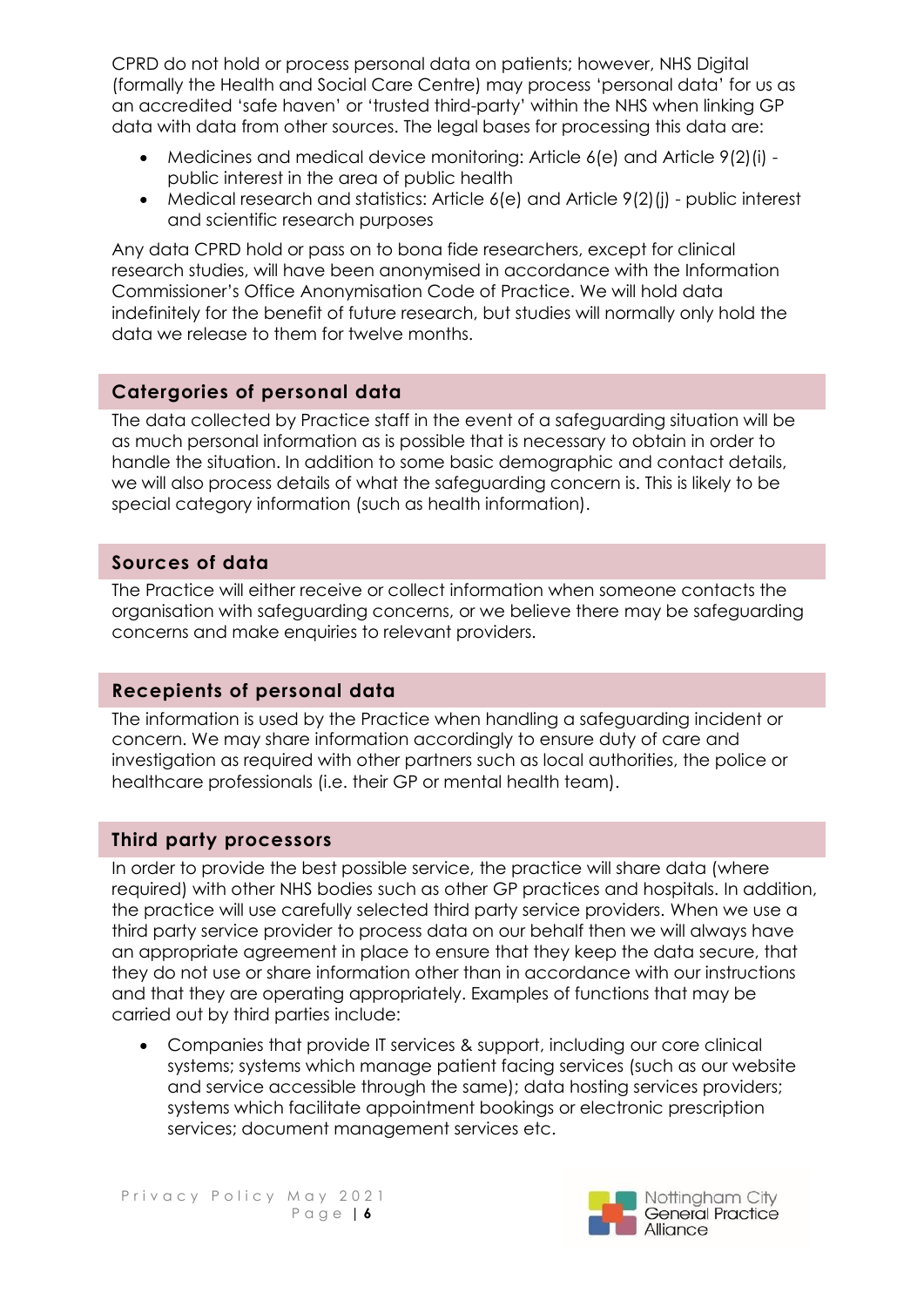- Delivery services (for example if we were to arrange for delivery of any medicines to you).
- Payment providers (if for example you were paying for a prescription or a service such as travel vaccinations.

Further details regarding specific third-party processors can be supplied on request to the Data Protection Officer as below.

## **How do we maintain the confidentiality of your records?**

We are committed to protecting your privacy and will only use information collected lawfully in accordance with:

- Data Protection Act 2018
- The General Data Protection Regulations 2016
- Human Rights Act 1998
- Common Law Duty of Confidentiality
- Health and Social Care Act 2012
- NHS Codes of Confidentiality, Information Security and Records Management
- Information: To Share or Not to Share Review

Every member of staff who works for an NHS organisation has a legal obligation to keep information about you confidential.

We will only ever use or pass on information about you if others involved in your care have a genuine need for it. We will not disclose your information to any third party without your permission unless there are exceptional circumstances (i.e. life or death situations), where the law requires information to be passed on and / or in accordance with the information sharing principle following Dame Fiona Caldicott's information sharing review (Information to share or not to share) where "The duty to share information can be as important as the duty to protect patient confidentiality." This means that health and social care professionals should have the confidence to share information in the best interests of their patients within the framework set out by the Caldicott principles.

Our practice policy is to respect the privacy of our patients, their families and our staff and to maintain compliance with the General Data Protection Regulations (GDPR) and all UK specific Data Protection Requirements. Our policy is to ensure all personal data related to our patients will be protected.

All employees and sub-contractors engaged by our practice are asked to sign a confidentiality agreement. The practice will, if required, sign a separate confidentiality agreement if the client deems it necessary. If a sub-contractor acts as a data processor for NCGPA an appropriate contract (art 24-28) will be established for the processing of your information.

In Certain circumstances you may have the right to withdraw your consent to the processing of data. Please contact the Data Protection Officer in writing if you wish to withdraw your consent. If some circumstances we may need to store your data after your consent has been withdrawn to comply with a legislative requirement. Some of this information will be held centrally and used for statistical purposes. Where we do this, we take strict measures to ensure that individual patients cannot be identified. Sometimes your information may be requested to be used for research purposes – the organisation will always gain your consent before releasing the

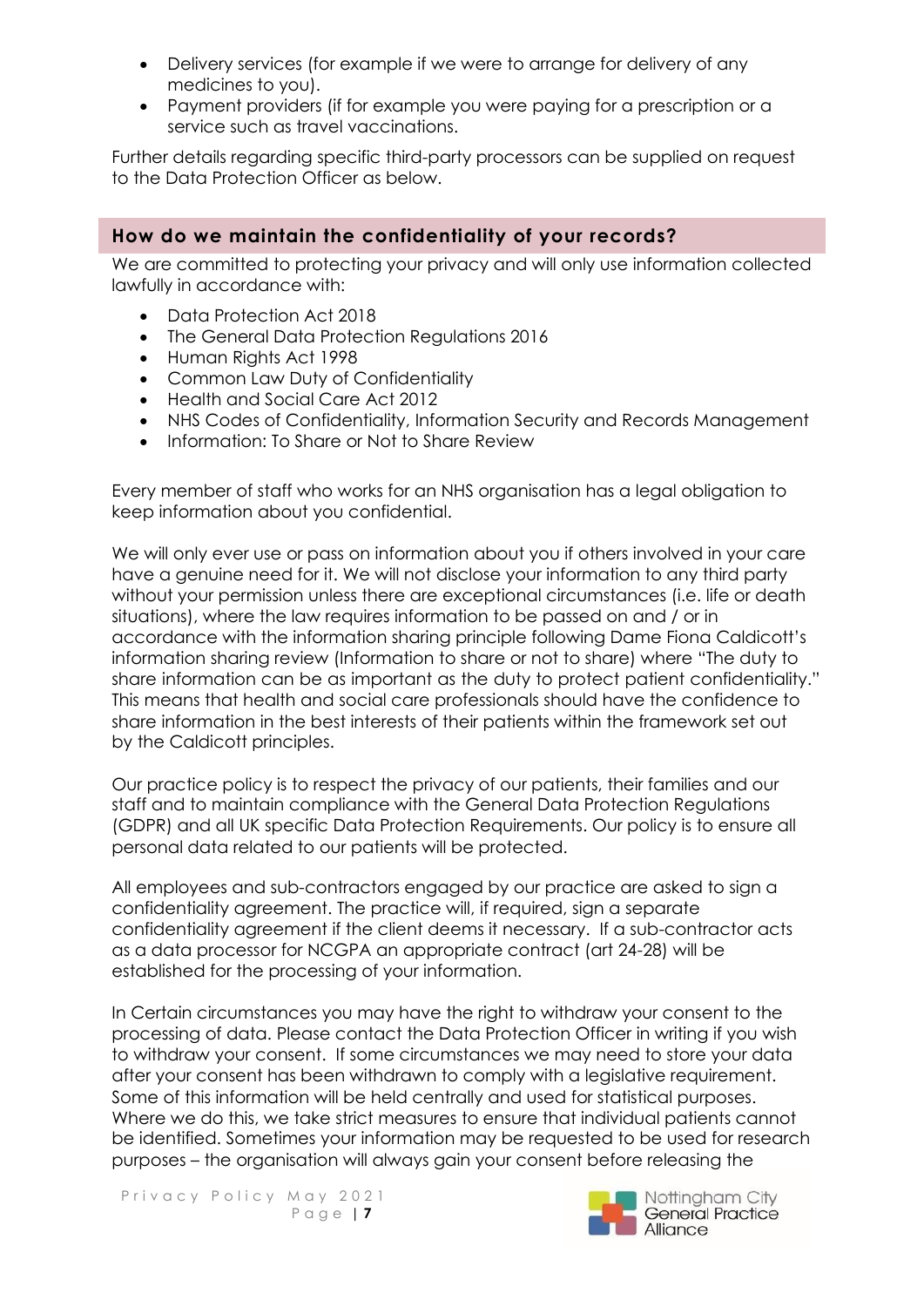information for this purpose in an identifiable format. In some circumstances you can Opt-out of the organisation sharing any of your information for research purposes.

### **With your consent we would also like to use your information to**

We would however like to use your name, contact details and email address to inform you of services that may benefit you, with your consent only. There may be occasions were authorised research facilities would like you to take part on innovations, research, improving services or identifying trends.

At any stage where we would like to use your data for anything other than the specified purposes and where there is no lawful requirement for us to share or process your data, we will ensure that you have the ability to consent and opt out prior to any data processing taking place.

This information is not shared with third parties or used for any marketing and you can unsubscribe at any time via phone, email or by informing the practice DPO as below.

### **National opt-out facility**

#### **You can choose whether your confidential patient information is used for research and planning.**

#### **Who can use your confidential patient information for research and planning?**

It is used by the NHS, local authorities, university and hospital researchers, medical colleges and pharmaceutical companies researching new treatments. **Making your data opt-out choice**

#### You can choose to opt out of sharing your confidential patient information for research and planning. There may still be times when your confidential patient information is used: for example, during an epidemic where there might be a risk to you or to other people's health. You can also still consent to take part in a specific research project.

#### **Will choosing this opt-out affect your care and treatment?**

No, your confidential patient information will still be used for your individual care. Choosing to opt out will not affect your care and treatment. You will still be invited for screening services, such as screenings for bowel cancer.

#### **What should you do next?**

You do not need to do anything if you are happy about how your confidential patient information is used.

If you do not want your confidential patient information to be used for research and planning, you can choose to opt out securely online or through a telephone service.

#### **You can change your choice at any time. To find out more or to make your choice visit nhs.uk/your-nhs-data-matters or call 0300 303 5678**

### **NHS Digital data collection from the practice**

The NHS needs data about the patients it treats to plan and deliver its services and to ensure that care and treatment provided is safe and effective. The General Practice Data for Planning and Research data collection will help the NHS to

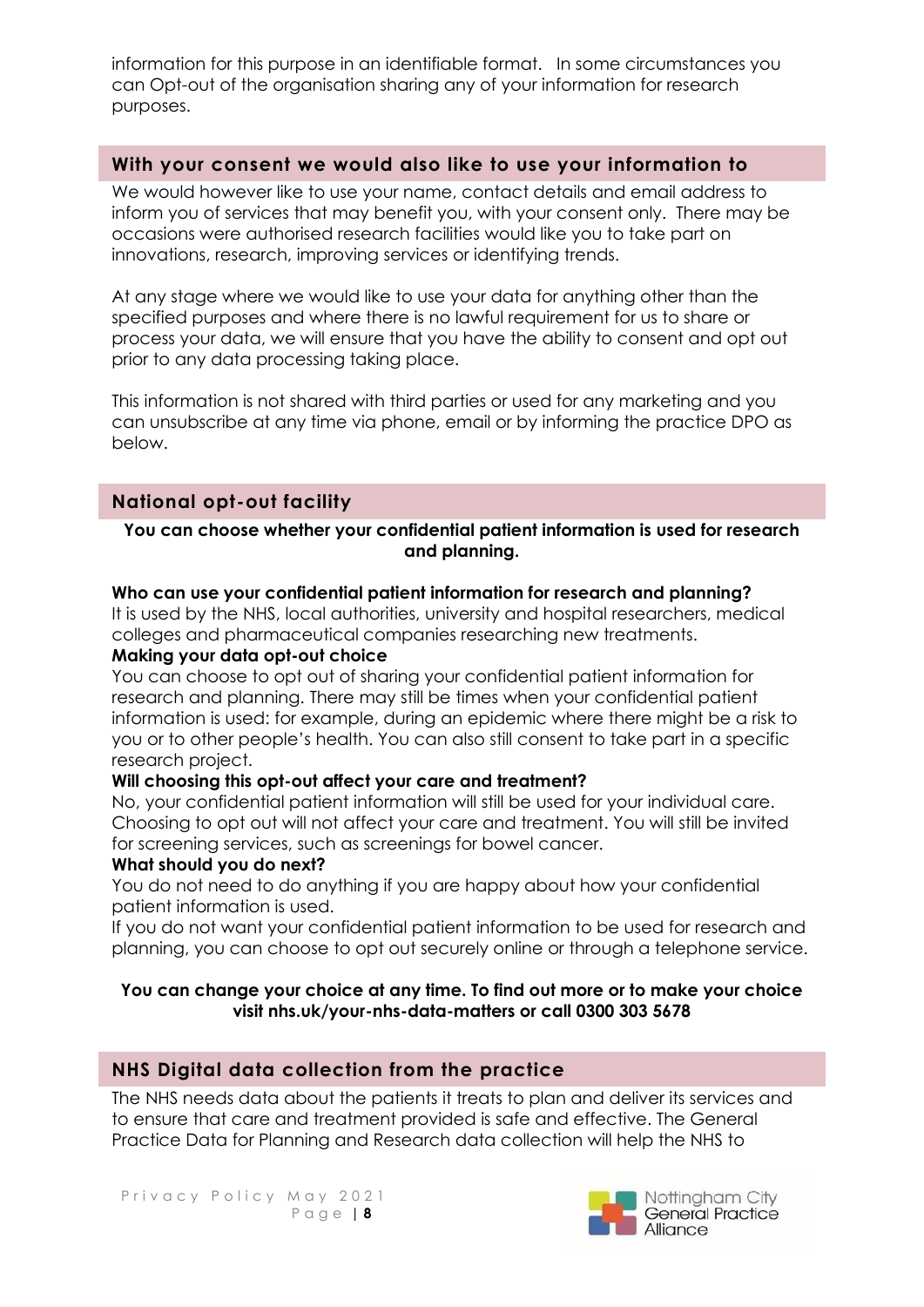improve health and care services for everyone by collecting patient data that can be used to do this. For example patient data can help the NHS to:

- monitor the long-term safety and effectiveness of care
- plan how to deliver better health and care services
- prevent the spread of infectious diseases
- identify new treatments and medicines through health research

GP practices already share patient data for these purposes, but this new data collection will be more efficient and effective.This means that GPs can get on with looking after their patients, and NHS Digital can provide controlled access to patient data to the NHS and other organisations who need to use it, to improve health and care for everyone.Contributing to research projects will benefit us all as better and safer treatments are introduced more quickly and effectively without compromising your privacy and confidentiality.NHS Digital has engaged with the [British Medical](http://www.bma.org.uk/)  [Association \(BMA\)](http://www.bma.org.uk/), [Royal College of GPs \(RCGP\)](http://www.rcgp.org.uk/) and the [National Data Guardian \(NDG\)](http://www.gov.uk/government/organisations/national-data-guardian) to ensure relevant safeguards are in place for patients and GP practices.

## **NHS digital purposes for processing patient data**

Patient data from GP medical records kept by GP practices in England is used every day to improve health, care and services through planning and research, helping to find better treatments and improve patient care. The NHS is introducing an improved way to share this information - called the General Practice Data for Planning and Research data collection.

NHS Digital will collect, analyse, publish and share this patient data to improve health and care services for everyone. This includes:

- informing and developing health and social care policy
- planning and commissioning health and care services
- taking steps to protect public health (including managing and monitoring the coronavirus pandemic)
- in exceptional circumstances, providing you with individual care
- enabling healthcare and scientific research

Any data that NHS Digital collects will only be used for health and care purposes. It is never shared with marketing or insurance companies.

## **What patient data nhs digital collect**

This collection will start from 1 July 2021. Patient data will be collected from GP medical records about:

- any living patient registered at a GP practice in England when the collection started - this includes children and adults
- any patient who died after the data collection started, and was previously registered at a GP practice in England when the data collection started

We will not collect your name or where you live. Any other data that could directly identify you, for example NHS number, General Practice Local Patient Number, full postcode and date of birth, is replaced with unique codes which are produced by de-identification software before the data is shared with NHS Digital. This process is called pseudonymisation and means that no one will be able to directly identify you in the data. The diagram below helps to explain what this means. Using the terms in the diagram, the data we collect would be described as de-personalised.

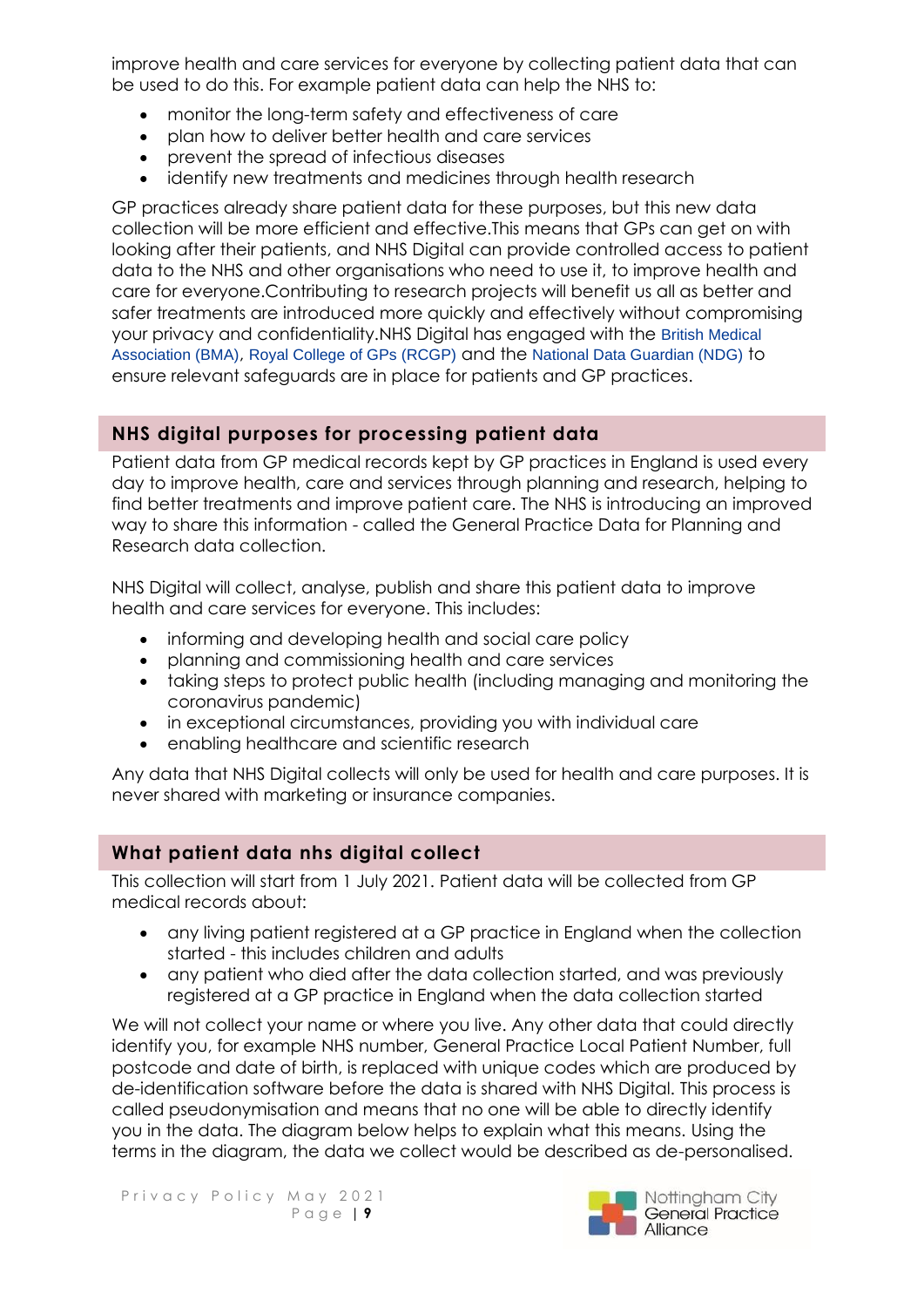

Image provided by Understanding Patient Data [under licence](https://creativecommons.org/licenses/by/2.0/).

NHS Digital will be able to use the same software to convert the unique codes back to data that could directly identify you in certain circumstances, and where there is a valid legal reason. Only NHS Digital has the ability to do this. This would mean that the data became personally identifiable data in the diagram above. An example would be where you consent to your identifiable data being shared with a research project or clinical trial in which you are participating, as they need to know the data is about you.

More information about when we may be able to re-identify the data is in the [who we](https://digital.nhs.uk/data-and-information/data-collections-and-data-sets/data-collections/general-practice-data-for-planning-and-research/transparency-notice#who-we-share-your-patient-data-with)  [share your patient data with](https://digital.nhs.uk/data-and-information/data-collections-and-data-sets/data-collections/general-practice-data-for-planning-and-research/transparency-notice#who-we-share-your-patient-data-with) section below.

## **The data NHS Digital collect**

We will only collect structured and coded data from patient medical records that is needed for specific health and social care purposes explained above. Data that directly identifies you as an individual patient, including your NHS number, General Practice Local Patient Number, full postcode, date of birth and if relevant date of death, is replaced with unique codes produced by de-identification software before it is sent to NHS Digital. This means that no one will be able to directly identify you in the data.

NHS Digital will be able to use the software to convert the unique codes back to data that could directly identify you in certain circumstances, and where there is a valid legal reason. This would mean that the data became personally identifiable in the diagram above. It will still be held securely and protected, including when it is shared by NHS Digital.

### **NHS Digital will collect**

- data on your sex, ethnicity and sexual orientation
- clinical codes and data about diagnoses, symptoms, observations, test results, medications, allergies, immunisations, referrals and recalls, and appointments, including information about your physical, mental and sexual health
- data about staff who have treated you

More detailed information about the patient data we collect is contained in the [Data](https://digital.nhs.uk/about-nhs-digital/corporate-information-and-documents/directions-and-data-provision-notices/data-provision-notices-dpns/general-practice-data-for-planning-and-research)  [Provision Notice issued to GP practices.](https://digital.nhs.uk/about-nhs-digital/corporate-information-and-documents/directions-and-data-provision-notices/data-provision-notices-dpns/general-practice-data-for-planning-and-research)

#### **NHS Digital Does not collect.**

• your name and address (except for your postcode in unique coded form)

Privacy Policy May 2021 P a g e | **10**

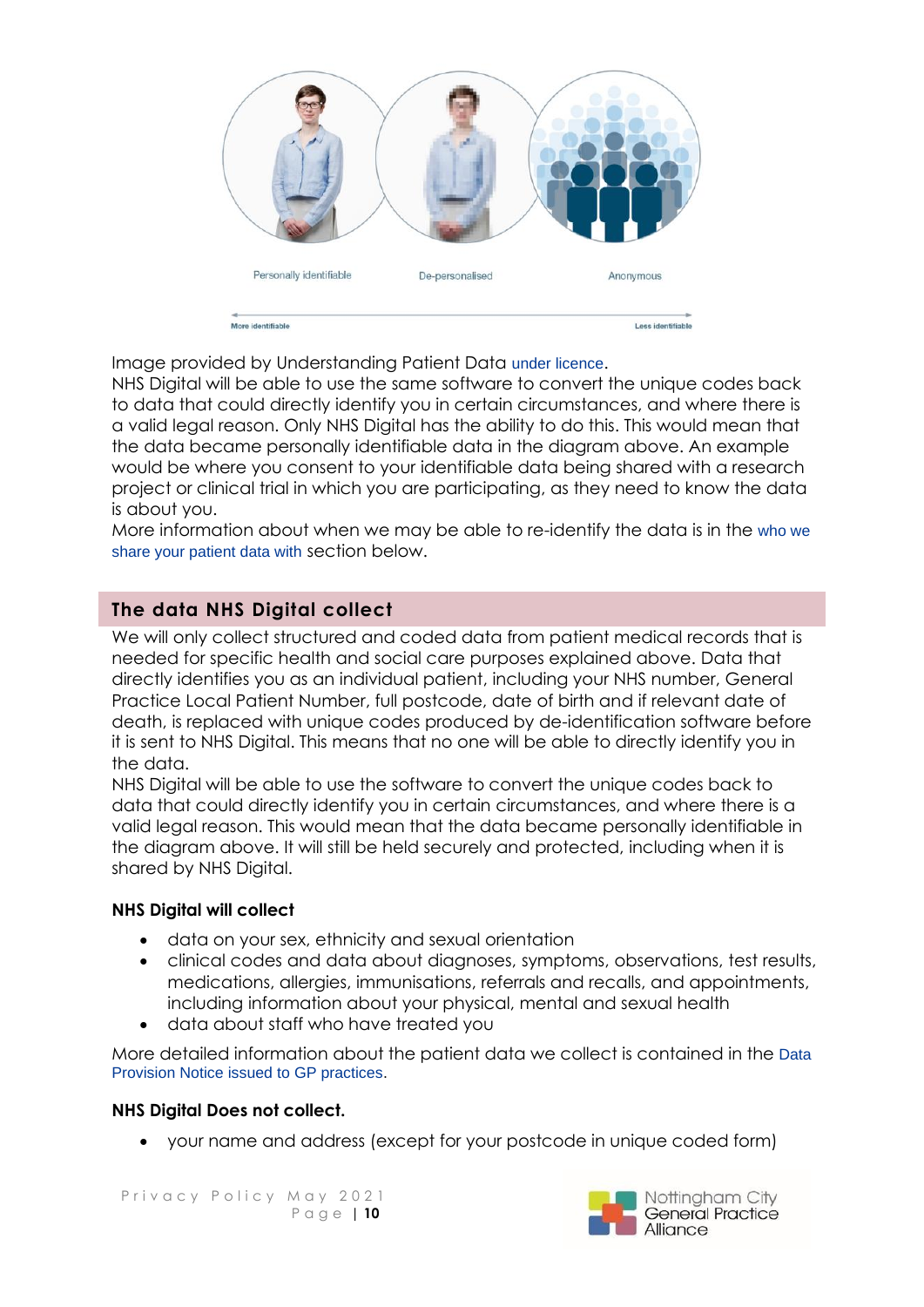- written notes (free text), such as the details of conversations with doctors and nurses
- images, letters and documents
- coded data that is not needed due to its age for example medication, referral and appointment data that is over 10 years old
- coded data that GPs are not permitted to share by law for example certain codes about IVF treatment, and certain information about gender reassignment

## **Opting out ofNHS digital collecting your data (type 1 opt out)**

If you do not want your identifiable patient data (personally identifiable data in the diagram above) to be shared outside of your GP practice for purposes except for your own care, you can register an opt-out with your GP practice. This is known as a Type 1 Opt-out.

Type 1 Opt-outs were introduced in 2013 for data sharing from GP practices, but may be discontinued in the future as a new opt-out has since been introduced to cover the broader health and care system, called the National Data Opt-out. If this happens people who have registered a Type 1 Opt-out will be informed. More about National Data Opt-outs is in the section [Who we share patient data with.](https://digital.nhs.uk/data-and-information/data-collections-and-data-sets/data-collections/general-practice-data-for-planning-and-research/transparency-notice#who-we-share-patient-data-with)

NHS Digital will not collect any patient data for patients who have already registered a Type 1 Opt-out in line with current policy. If this changes patients who have registered a Type 1 Opt-out will be informed. If you do not want your patient data shared with NHS Digital, you can register a Type 1 Opt-out with your GP practice. You can register a Type 1 Opt-out at any time. You can also change your mind at any time and withdraw a Type 1 Opt-out. Data sharing with NHS Digital will start on 1 July 2021. If you have already registered a Type 1 Opt-out with your GP practice your data will not be shared with NHS Digital. If you wish to register a Type 1 Opt-out with your GP practice before data sharing starts with NHS Digital, this should be done by [returning this form](https://nhs-prod.global.ssl.fastly.net/binaries/content/assets/website-assets/data-and-information/data-collections/general-practice-data-for-planning-and-research/type-1-opt-out-form.docx) to your GP practice by **23 June 2021** to allow time for processing it. If you have previously registered a Type 1 Opt-out and you would like to withdraw this, you can also use the form to do this. You can send the form by post or email to your GP practice or call 0300 3035678 for a form to be sent out to you.

If you register a Type 1 Opt-out after your patient data has already been shared with NHS Digital, no more of your data will be shared with NHS Digital. NHS Digital will however still hold the patient data which was shared with us before you registered the Type 1 Opt-out.

If you do not want NHS Digital to share your identifiable patient data (personally identifiable data in the diagram above) with anyone else for purposes beyond your own care, then you can also register a [National Data Opt-out.](https://www.nhs.uk/your-nhs-data-matters/) There is more about National Data Opt-outs and when they apply in the [National Data Opt-out](https://digital.nhs.uk/data-and-information/data-collections-and-data-sets/data-collections/general-practice-data-for-planning-and-research/transparency-notice#national-data-opt-out-opting-out-of-nhs-digital-sharing-your-data-)  [section](https://digital.nhs.uk/data-and-information/data-collections-and-data-sets/data-collections/general-practice-data-for-planning-and-research/transparency-notice#national-data-opt-out-opting-out-of-nhs-digital-sharing-your-data-) below.

## **NHS Digital legal basis for collecting, analysing and sharing dat**

When we collect, analyse, publish and share patient data, there are strict laws in place that we must follow. Under the UK General Data Protection Regulation (GDPR), this includes explaining to you what legal provisions apply under GDPR that allows us to process patient data. The GDPR protects everyone's data. NHS Digital has been

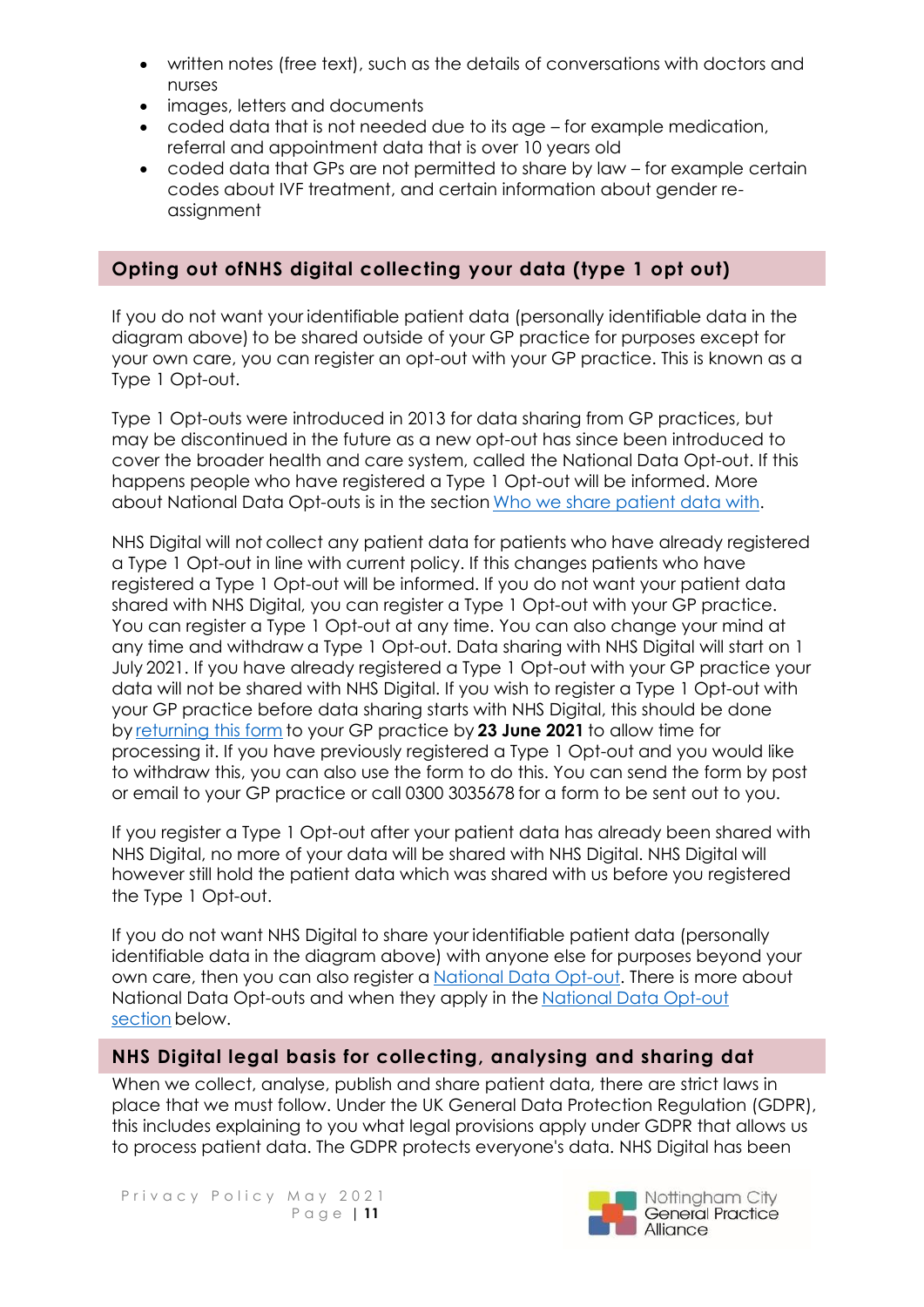directed by the Secretary of State for Health and Social Care under the [General](https://digital.nhs.uk/about-nhs-digital/corporate-information-and-documents/directions-and-data-provision-notices/secretary-of-state-directions/general-practice-data-for-planning-and-research-directions-2021)  [Practice Data for Planning and Research Directions 2021](https://digital.nhs.uk/about-nhs-digital/corporate-information-and-documents/directions-and-data-provision-notices/secretary-of-state-directions/general-practice-data-for-planning-and-research-directions-2021) to collect and analyse data from GP practices for health and social care purposes including policy, planning, commissioning, public health and research purposes. NHS Digital is the controller of the patient data collected and analysed under the GDPR jointly with the Secretary of State for Health and Social Care. All GP practices in England are legally required to share data with NHS Digital for this purpose under the Health and Social Care Act 2012 (2012 Act). More information about this requirement is contained in the [Data](https://digital.nhs.uk/about-nhs-digital/corporate-information-and-documents/directions-and-data-provision-notices/data-provision-notices-dpns/general-practice-data-for-planning-and-research)  [Provision Notice](https://digital.nhs.uk/about-nhs-digital/corporate-information-and-documents/directions-and-data-provision-notices/data-provision-notices-dpns/general-practice-data-for-planning-and-research) issued by NHS Digital to GP practices. NHS Digital has various powers to publish anonymous statistical data and to share patient data under sections 260 and 261 of the 2012 Act. It also has powers to share data under other Acts, for example the Statistics and Registration Service Act 2007. Regulation 3 of the Health Service (Control of Patient Information) Regulations 2002 (COPI) also allow confidential patient information to be used and shared appropriately and lawfully in a public health emergency. The Secretary of State has issued legal notices under COPI (COPI Notices) requiring NHS Digital, NHS England and Improvement, arm'slength bodies (such as Public Health England), local authorities, NHS trusts, clinical commissioning groups and GP practices to share confidential patient information to respond to the COVID-19 outbreak. Any information used or shared during the COVID-19 outbreak will be limited to the period of the outbreak unless there is another legal basis to use confidential patient information.

The legal basis under GDPR for Genetral Practice Data for planning and research.

## **How NHS Digital use patient data**

NHS Digital will analyse and link the patient data we collect with other patient data we hold to create national data sets and for data quality purposes. NHS Digital will be able to use the de-identification software to convert the unique codes back to data that could directly identify you in certain circumstances for these purposes, where this is necessary and where there is a valid legal reason. There are strict internal approvals which need to be in place before we can do this and this will be subject to independent scrutiny and oversight by the [Independent Group Advising](https://digital.nhs.uk/about-nhs-digital/corporate-information-and-documents/independent-group-advising-on-the-release-of-data)  [on the Release of Data \(IGARD\).](https://digital.nhs.uk/about-nhs-digital/corporate-information-and-documents/independent-group-advising-on-the-release-of-data) These national data sets are analysed and used by NHS Digital to produce national statistics and management information, including public dashboards about health and social care which are published. We never publish any patient data that could identify you. All data we publish is anonymous statistical data.

For more information about data we publish see [Data and Information](https://digital.nhs.uk/data) and [Data](https://digital.nhs.uk/dashboards)  [Dashboards.](https://digital.nhs.uk/dashboards) We may also carry out analysis on national data sets for data quality purposes and to support the work of others for the purposes set out in [Our purposes](https://digital.nhs.uk/data-and-information/data-collections-and-data-sets/data-collections/general-practice-data-for-planning-and-research/transparency-notice#our-purposes-for-processing-patient-data)  [for processing patient data](https://digital.nhs.uk/data-and-information/data-collections-and-data-sets/data-collections/general-practice-data-for-planning-and-research/transparency-notice#our-purposes-for-processing-patient-data) section above.

## **Who NHS Digital share patient data with**

All data which is shared by NHS Digital is subject to robust rules relating to privacy, security and confidentiality and only the minimum amount of data necessary to achieve the relevant health and social care purpose will be shared. All requests to access patient data from this collection, other than anonymous aggregate statistical data, will be assessed by NHS Digital's [Data Access Request](https://digital.nhs.uk/services/data-access-request-service-dars)  [Service,](https://digital.nhs.uk/services/data-access-request-service-dars) to make sure that organisations have a legal basis to use the data and that it will be used safely, securely and appropriately.

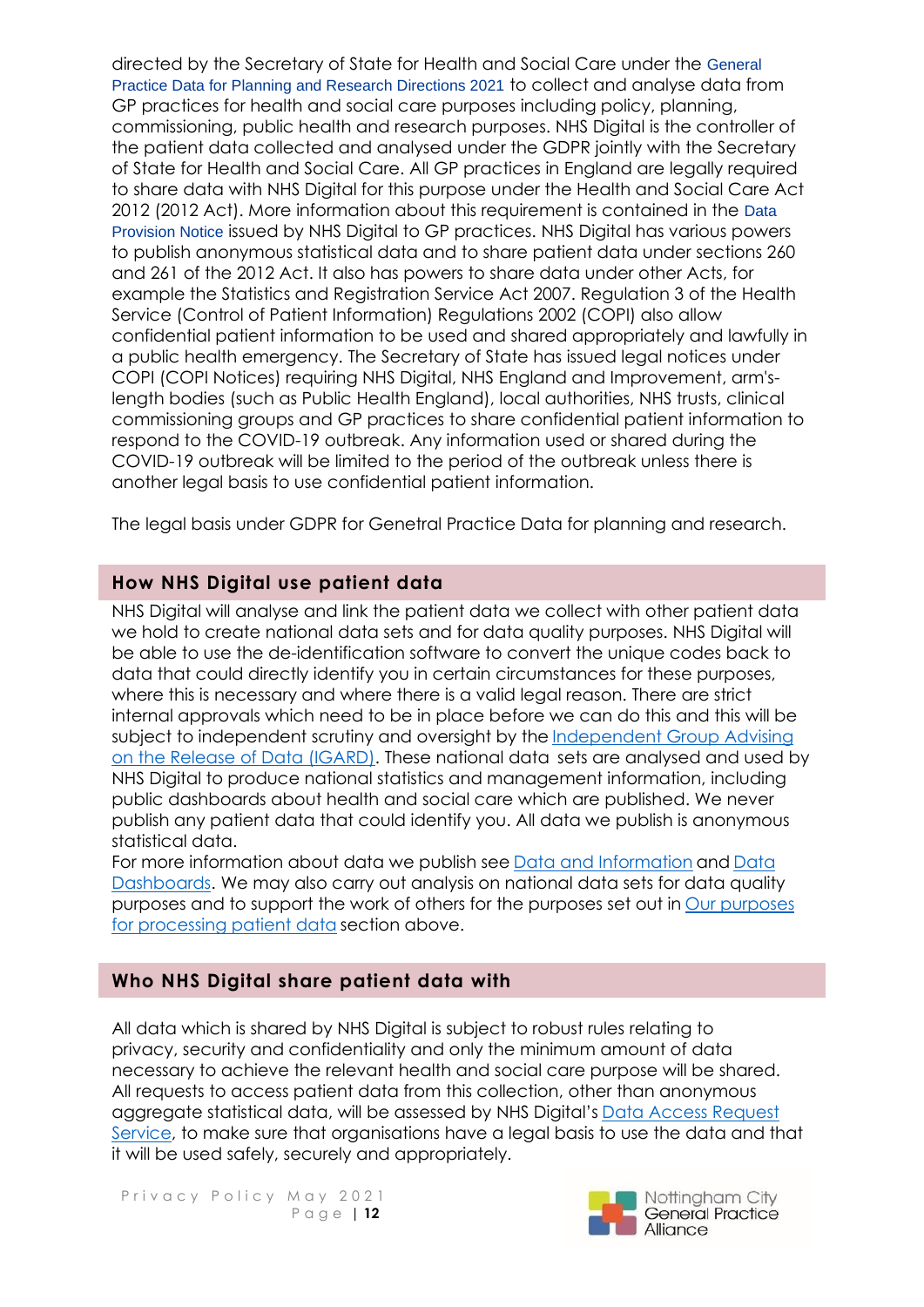These requests for access to patient data will also be subject to independent scrutiny and oversight by the [Independent Group Advising on the Release of Data](https://digital.nhs.uk/about-nhs-digital/corporate-information-and-documents/independent-group-advising-on-the-release-of-data)  [\(IGARD\).](https://digital.nhs.uk/about-nhs-digital/corporate-information-and-documents/independent-group-advising-on-the-release-of-data) Organisations approved to use this data will be required to enter into a data sharing agreement with NHS Digital regulating the use of the data. There are a number of organisations who are likely to need access to different elements of patient data from the General Practice Data for Planning and Research collection. These include but may not be limited to:

- the Department of Health and Social Care and its executive agencies, including Public Health England and other government departments
- NHS England and NHS Improvement
- primary care networks (PCNs), clinical commissioning groups (CCGs) and integrated care organisations (ICOs)
- local authorities
- research organisations, including universities, charities, clinical research organisations that run clinical trials and pharmaceutical companies

If the request is approved, the data will either be made available within a secure data access environment within NHS Digital infrastructure, or where the needs of the recipient cannot be met this way, as a direct dissemination of data. We plan to reduce the amount of data being processed outside central, secure data environments and increase the data we make available to be accessed via our secure data access environment. For more information read about improved data access in [improving our data processing services.](https://digital.nhs.uk/data-and-information/data-insights-and-statistics/improving-our-data-processing-services)

Data will always be shared in the uniquely coded form (de-personalised data in the diagram above) unless in the circumstances of any specific request it is necessary for it to be provided in an identifiable form (personally identifiable data in the diagram above). For example, when express patient consent has been given to a researcher to link patient data from the General Practice for Planning and Research collection to data the researcher has already obtained from the patient. It is therefore possible for NHS Digital to convert the unique codes back to data that could directly identify you in certain circumstances, and where there is a valid legal reason which permits this without breaching the common law duty of confidentiality. This would include:

- where the data was needed by a health professional for your own care and treatment
- where you have expressly consented to this, for example to participate in a clinical trial
- where there is a legal obligation, for example where the COPI Notices apply see [Our legal basis for collecting, analysing and sharing patient data](https://digital.nhs.uk/data-and-information/data-collections-and-data-sets/data-collections/general-practice-data-for-planning-and-research/transparency-notice#our-legal-basis-for-collecting-analysing-and-sharing-patient-data) above for more information on this
- where approval has been provided by the [Health Research Authority](https://www.hra.nhs.uk/) or the Secretary of State with support from the [Confidentiality Advisory Group](https://www.hra.nhs.uk/about-us/committees-and-services/confidentiality-advisory-group/)  [\(CAG\)](https://www.hra.nhs.uk/about-us/committees-and-services/confidentiality-advisory-group/) under Regulation 5 of the Health Service (Control of Patient Information) Regulations 2002 (COPI) - this is sometimes known as a 'section 251 approval'

This would mean that the data was personally identifiable in the diagram above. Reidentification of the data would only take place following approval of the specific request through the Data Access Request Service, and subject to independent assurance by IGARD and consultation with the Professional Advisory Group, which is made up of representatives from the BMA and the RCGP. If you have registered a National Data Opt-out, this would be applied in accordance with the National Data Opt-out policy before any identifiable patient data (personally identifiable data in

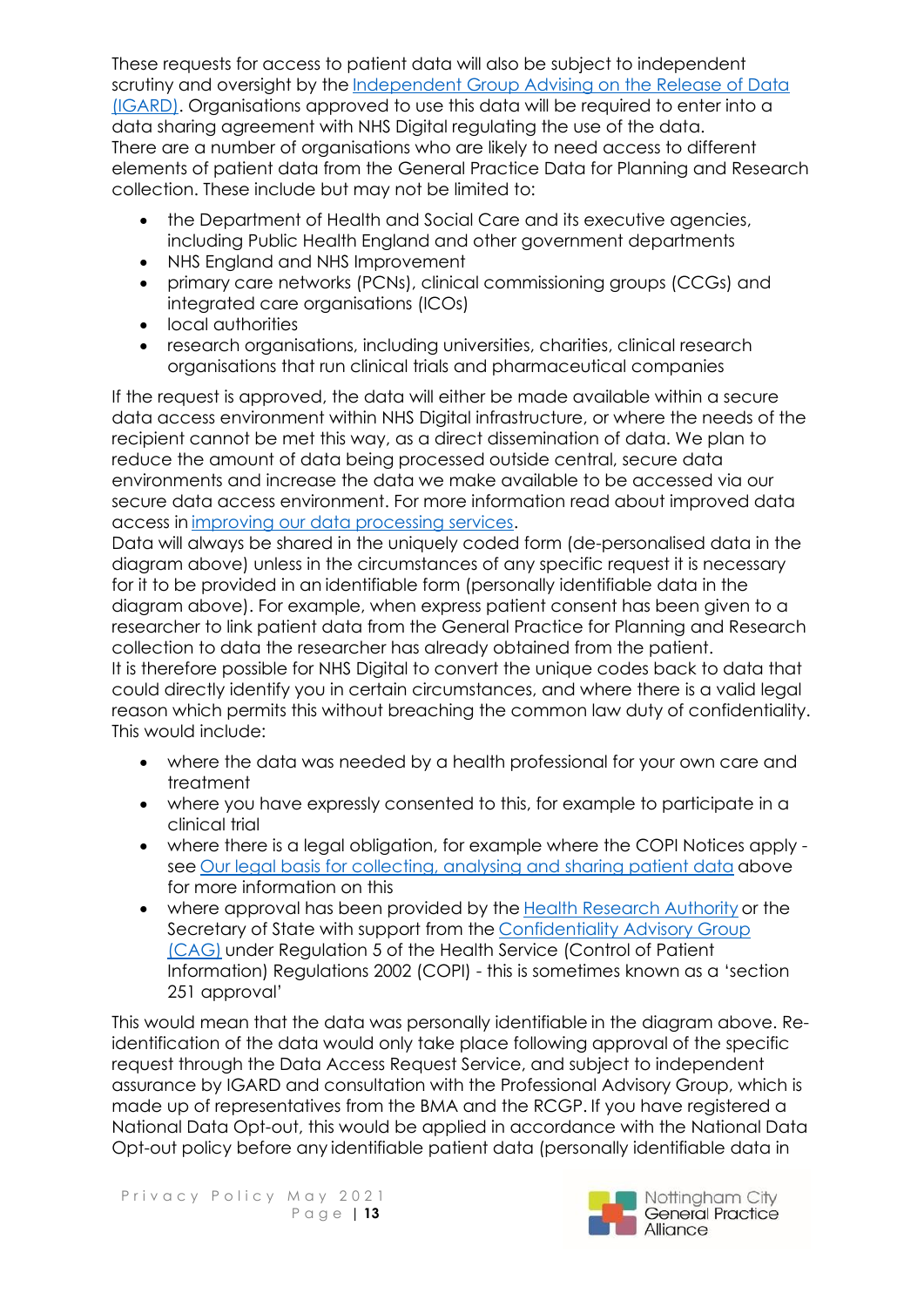the diagram above) about you was shared. More about the National Data Opt-out is in the section below. Details of who we have shared data with, in what form and for what purposes are published on our [data release register.](https://digital.nhs.uk/services/data-access-request-service-dars/register-of-approved-data-releases)

## **Where NHS Digital stores data**

NHS Digital only stores and processes patient data for this data collection within the United Kingdom (UK). Fully anonymous data (that does not allow you to be directly or indirectly identified), for example statistical data that is published, may be stored and processed outside of the UK. Some of our processors may process patient data outside of the UK. If they do, we will always ensure that the transfer outside of the UK complies with data protection laws.

### **Where do we store your information Electronically?**

All the personal data we process is processed by our staff in the UK however for the purposes of IT hosting and maintenance this information may be located on servers within the European Union.

No 3rd parties have access to your personal data unless the law allows them to do so and appropriate safeguards have been put in place. We have a Data Protection regime in place to oversee the effective and secure processing of your personal and or special category (sensitive, confidential) data.

## **Who are our partner organisations?**

We may also have to share your information, subject to strict agreements on how it will be used, with the following organisations:

- NHS Trusts / Foundation Trusts
- GP's
- NHS Commissioning Support Units
- Independent Contractors such as dentists, opticians, pharmacists
- Private Sector Providers
- Voluntary Sector Providers
- Ambulance Trusts
- Clinical Commissioning Groups
- Social Care Services
- NHS England (NHSE) and NHS Digital (NHSD)
- Local Authorities
- Education Services
- Fire and Rescue Services
- Police & Judicial Services
- Voluntary Sector Providers
- Private Sector Providers
- Other 'data processors' which you will be informed of

You will be informed who your data will be shared with and in some cases asked for consent for this to happen when this is required.

### **Computer system**

This practice operates a Clinical Computer System on which NHS Staff record information securely. This information can then be shared with other clinicians so

Privacy Policy May 2021 P a g e | **14**

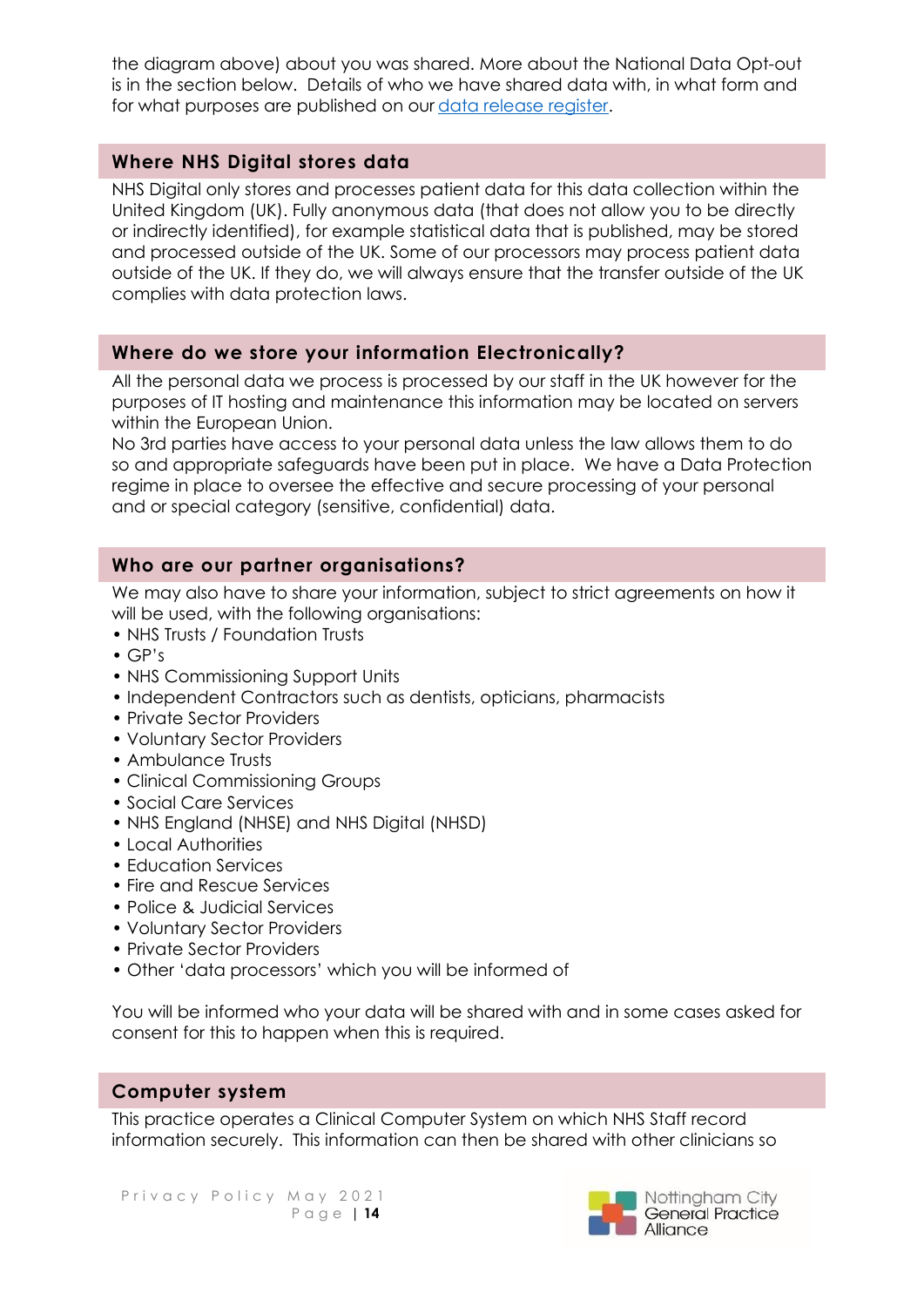that everyone caring for you is fully informed about your medical history, including allergies and medication. To provide around the clock safe care, unless you have asked us not to, we will make information available to our Partner Organisation (above). Wherever possible, their staff will ask your consent before your information is viewed.

### **Shared care records**

To support your care and improve the sharing of relevant information to our partner organisations (as above) when they are involved in looking after you, we will share information to other systems. You can opt out of this sharing of your records with our partners at anytime if this sharing is based on your consent. We may also use external companies to process personal information, such as for archiving purposes. These companies are bound by contractual agreements to ensure information is kept confidential and secure. All employees and sub-contractors engaged by our practice are asked to sign a confidentiality agreement. If a sub-contractor acts as a data processor for [Practice Name] an appropriate contract (art 24-28) will be established for the processing of your information.

## **Sharing your information without consent**

We will normally ask you for your consent, but there are times when we may be required by law to share your information without your consent, for example:

- where there is a serious risk of harm or abuse to you or other people;
- Safeguarding matters and investigations
- where a serious crime, such as assault, is being investigated or where it could be prevented;
- notification of new births:
- where we encounter infectious diseases that may endanger the safety of others, such as meningitis or measles (but not HIV/AIDS);
- where a formal court order has been issued;
- where there is a legal requirement, for example if you had committed a Road Traffic Offence.

## **How long will we store your information?**

We are required under UK law to keep your information and data for the full retention periods as specified by the NHS Records management code of practice for health and social care and national archives requirements. More information on records retention can be found online at ([https://digital.nhs.uk/article/1202/Records-](https://digital.nhs.uk/article/1202/Records-Management-Code-of-Practice-for-Health-and-Social-Care-2016)[Management-Code-of-Practice-for-Health-and-Social-Care-2016](https://digital.nhs.uk/article/1202/Records-Management-Code-of-Practice-for-Health-and-Social-Care-2016)).

## **How can you access, amend move the personal data that you have given to us?**

Even if we already hold your personal data, you still have various rights in relation to it. To get in touch about these, please contact us. We will seek to deal with your request without undue delay, and in any event in accordance with the requirements of any applicable laws. Please note that we may keep a record of your communications to help us resolve any issues which you raise.

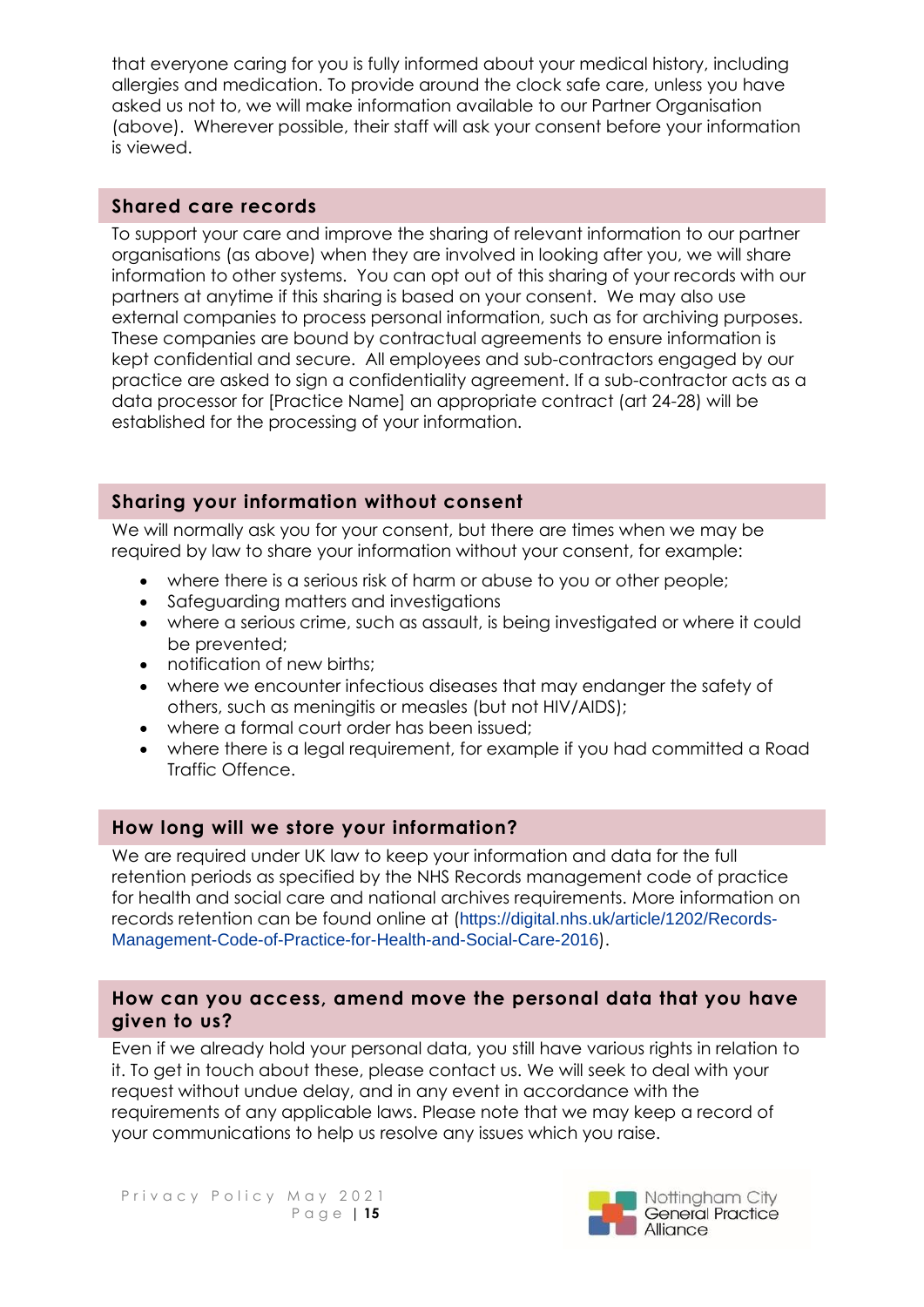**Right to object:** If we are using your data because we deem it necessary for our legitimate interests to do so, and you do not agree, you have the right to object. We will respond to your request within 30 days (although we may be allowed to extend this period in certain cases). Generally, we will only disagree with you if certain limited conditions apply.

**Right to withdraw consent:** Where we have obtained your consent to process your personal data for certain activities (for example for a research project), or consent to market to you, you may withdraw your consent at any time.

**Right to erasure:** In certain situations (for example, where we have processed your data unlawfully), you have the right to request us to "erase" your personal data. We will respond to your request within 30 days (although we may be allowed to extend this period in certain cases) and will only disagree with you if certain limited conditions apply. If we do agree to your request, we will Delete your data but will generally assume that you would prefer us to keep a note of your name on our register of individuals who would prefer not to be contacted. That way, we will minimise the chances of you being contacted in the future where your data are collected in unconnected circumstances. If you would prefer us not to do this, you are free to say so.

**Right of data portability:** If you wish, you have the right to transfer your data from us to another data controller. We will help with this with a GP to GP data transfer and transfer of your hard copy notes.

### **Primary Care Network**

Primary Care Networks (PCN) form a key building block of the NHS long-term plan. Bringing general practices together to work at scale has been a policy priority for some years for a range of reasons, including improving the ability of practices to recruit and retain staff; to manage financial and estates pressures; to provide a wider range of services to patients and to more easily integrate with the wider health and care system.

All GP practices have come together in geographical networks covering populations of approximately 30–50,000 patients. This size is consistent with the size of the primary care homes, which exist in many places in the country, but much smaller than most GP Federations.

This means the practice may share your information with other practices within the PCN to provide you with your care and treatment.

### **Access to your personal information**

**Data Subject Access Requests (DSAR):** You have a right under the Data Protection legislation to request access to view or to obtain copies of what information the surgery holds about you and to have it amended should it be inaccurate. To request this, you need to do the following:

• Your request should be made to the Practice – for information from the hospital you should write direct to them

- There is no charge to have a copy of the information held about you
- We are required to respond to you within one month

Privacy Policy May 2021 P a g e | **16**

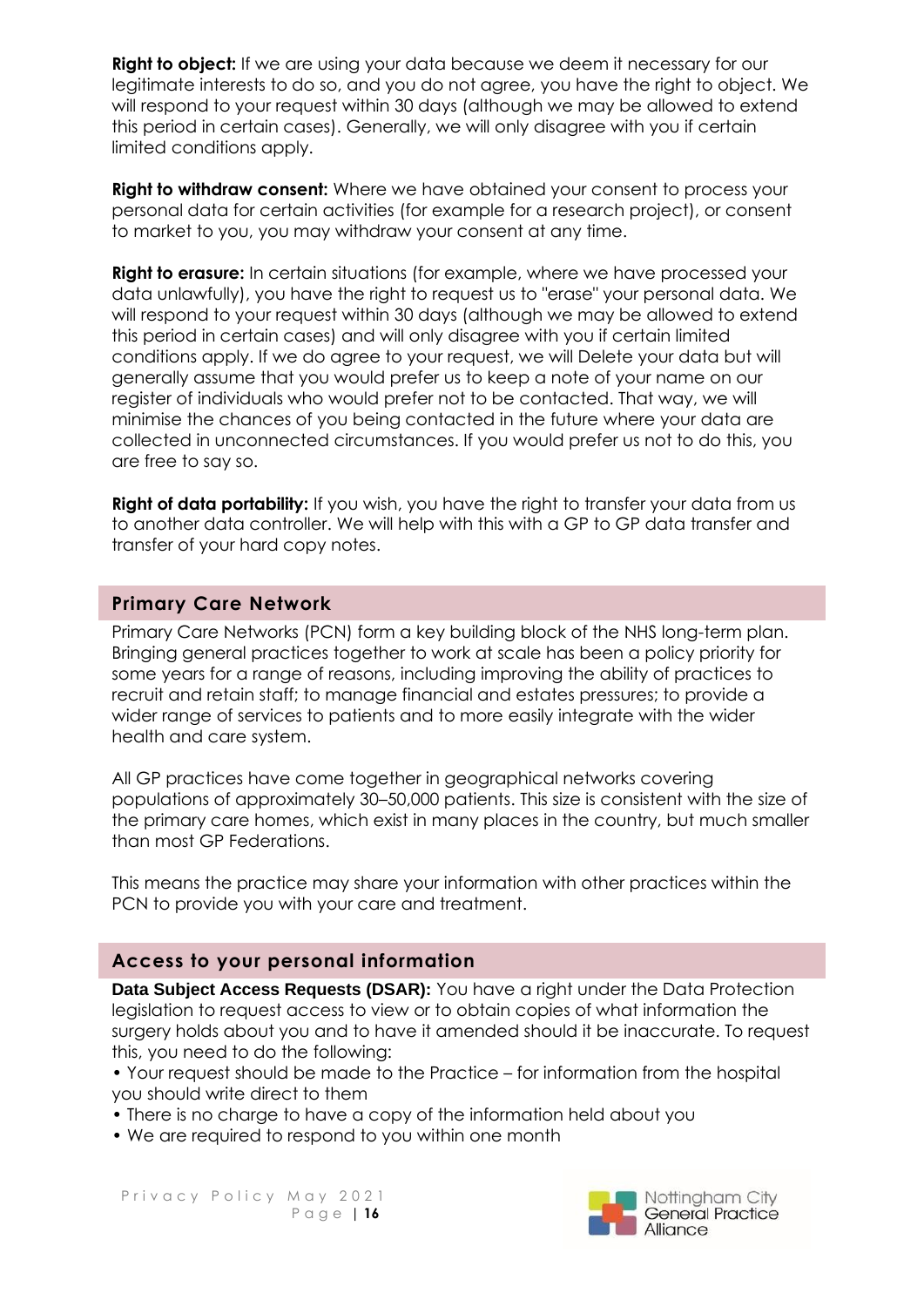• You will need to give adequate information (for example full name, address, date of birth, NHS number and details of your request) so that your identity can be verified, and your records located information we hold about you at any time.

## **What should you do if your personal information changes?**

You should tell us so that we can update our records. Please contact the Practice Manager as soon as any of your details change, this is especially important for changes of address or contact details (such as your mobile phone number), the practice will from time to time ask you to confirm that the information we currently hold is accurate and up-to-date.

## **Online access**

You may ask us if you wish to have online access to your medical record. However, there will be certain protocols that we have to follow in order to give you online access, including written consent and production of documents that prove your identity.

Please note that when we give you online access, the responsibility is yours to make sure that you keep your information safe and secure if you do not wish any third party to gain access.

### **Third parties mentioned on your medical record**

Sometimes we record information about third parties mentioned by you to us during any consultation, or contained in letters we receive from other organisations. We are under an obligation to make sure we also protect that third party's rights as an individual and to ensure that references to them which may breach their rights to confidentiality, are removed before we send any information to any other party including yourself.

## **Our website**

The only website this Privacy Notice applies to is the Surgery's website. If you use a link to any other website from the Surgery's website then you will need to read their respective Privacy Notice. We take no responsibility (legal or otherwise) for the content of other websites.

The Surgery's website uses cookies. For more information on which cookies we use and how we use them, please see our Cookies Policy.

## **CCTV recording**

CCTV is installed on our practice premises covering both the external area of the building and the internal area excluding consulting rooms. Images are held to improve the personal security of patients and staff whilst on the premises, and for the prevention and detection of crime. The images are recorded onto an integral hard drive of the equipment and are overwritten on a rolling basis. Viewing of these digital images is password protected and controlled by the Practice Manager.